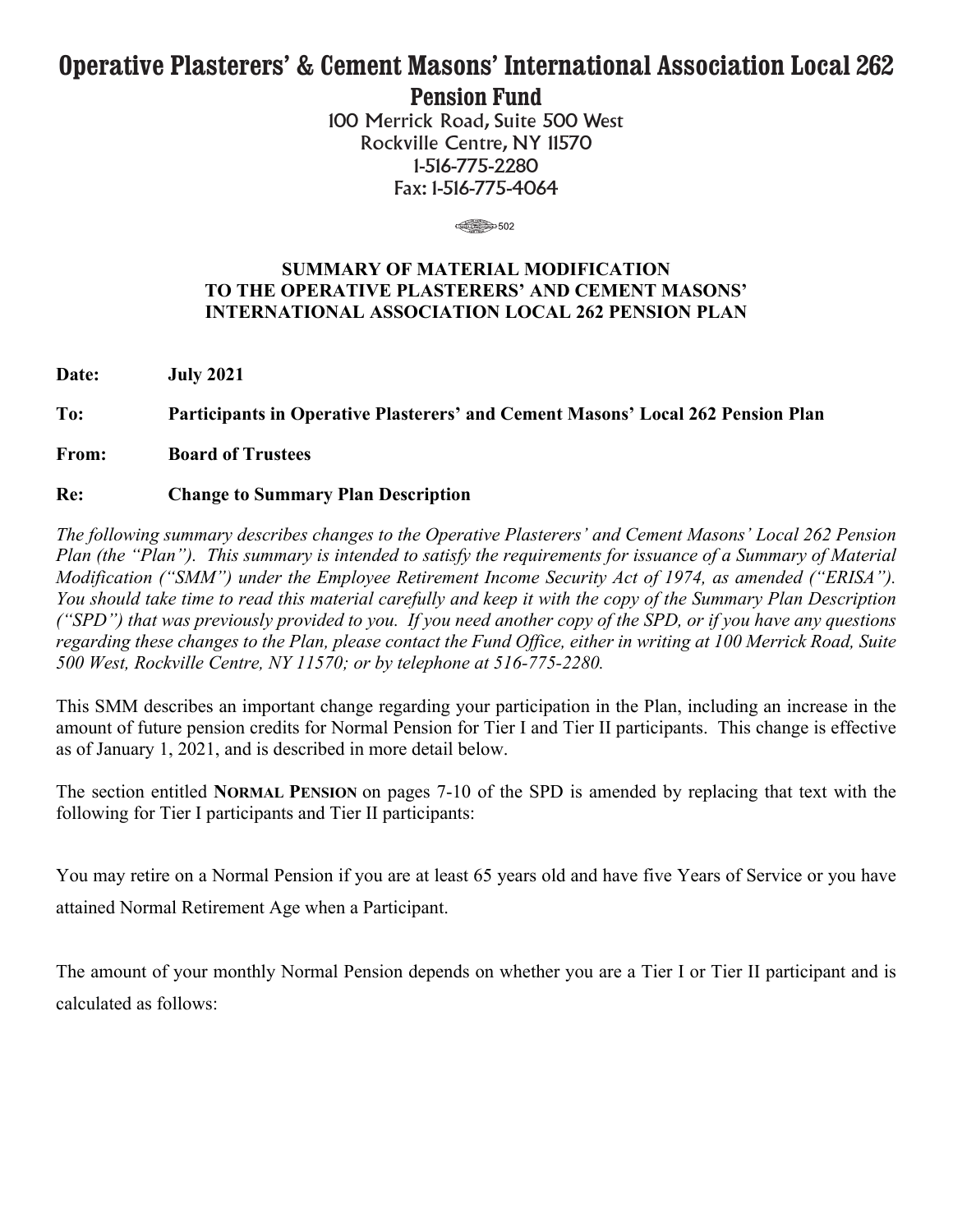# **For Tier I participants**, the amount of your monthly Normal Pension is calculated as follows:

- 1. \$0.80 times your Years of Service<sup>1</sup> earned prior to January 1, 2006, up to a maximum of \$20.00; plus,
- 2.  $$6.00$  for each 1,000 hours of Covered Employment<sup>1</sup> credited to you before January 1, 2006; plus,
- 3. For each Plan Year from January 1, 2006 through December 31, 2007, \$12.50 for each full 250 hours of Covered Employment in that year; plus
- 4. For each Plan Year from January 1, 2008 through December 31, 2013, \$17.50 for each full 250 hours of Covered Employment in that year; plus
- 5. For each Plan Year from January 1, 2014 through December 31, 2017, \$20.50 for each full 250 hours of Covered Employment in that year; plus
- 6. For the Plan Year from January 1, 2018 through December 31, 2018, \$8.20 for each full 100 hours of Covered Employment in that year; plus
- 7. For each Plan Year from January 1, 2019 through December 31, 2020, \$10.00 for each full 100 hours of Covered Employment in that year; plus
- 8. For each Plan Year on or after January 1, 2021, \$13.00 for each full 100 hours of Covered Employment in that year.

The amount of your monthly Normal Pension will be equal to the total of 1 through 8 above.

If you were a member of Locals 202, 260 or 530 prior to 2006, only hours worked in Covered Employment (i.e., under the jurisdiction of Local 60) are taken into account when calculating your benefit amount.

### *For example:*

Pete is a **Tier I participant** and age 65. He was employed for the years January 1, 1995 through December 31, 2021. From January 1, 1995 through December 31, 2005, he earned 10 Years of Service and worked a total of

<sup>&</sup>lt;sup>1</sup> For the purpose of calculating your Normal Pension, Years of Service and hours of Covered Employment prior to 2006 only include hours for which contributions were required to be made to the Local 60 Pension Fund per applicable collective bargaining agreements.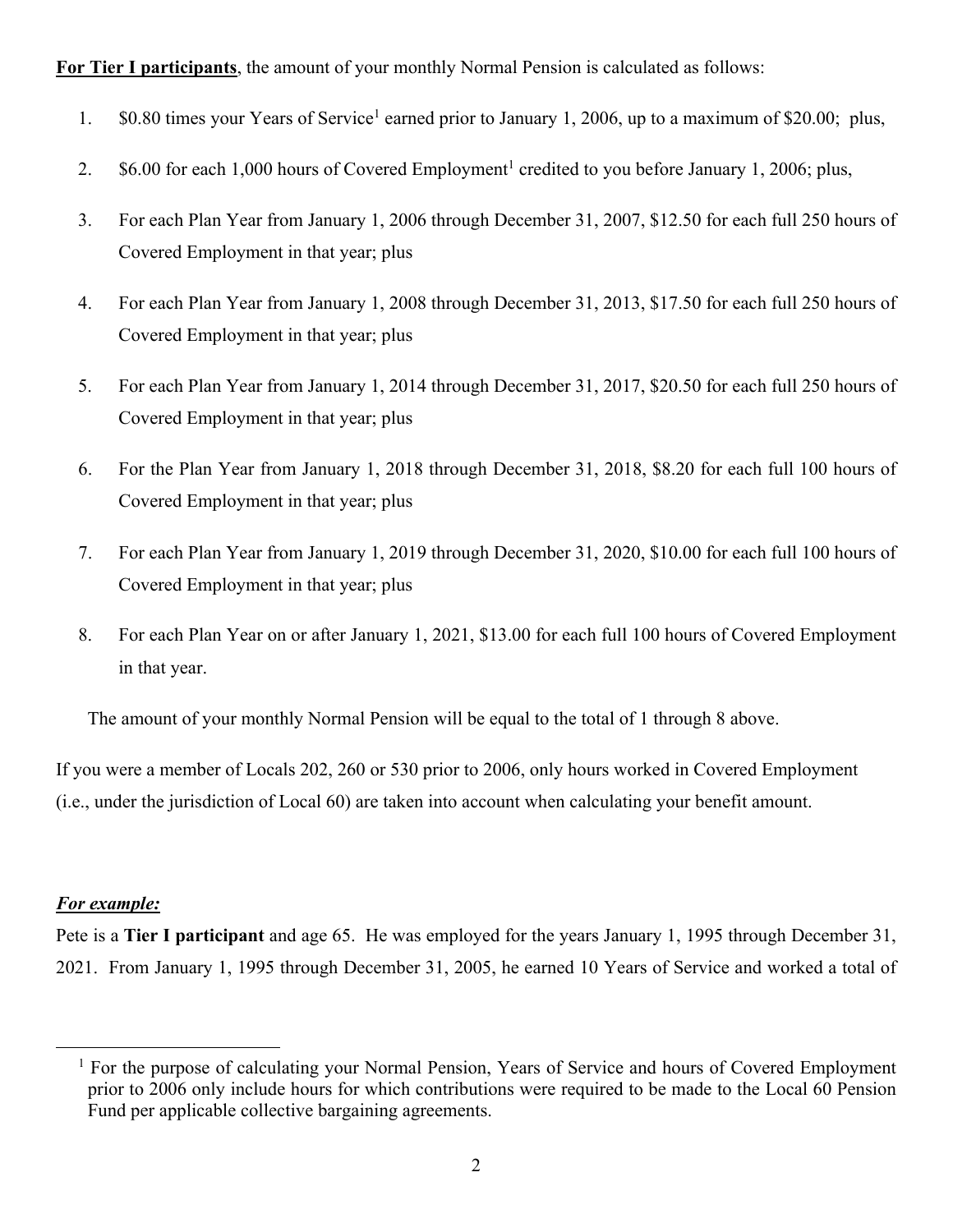8,876 hours in Covered Employment. From January 1, 2006 through December 31, 2021, he worked the following hours:

| Vear | Hours | Year | Hours | Year | Hours | Year | Hours | Year | Hours |
|------|-------|------|-------|------|-------|------|-------|------|-------|
| 2006 | 396   | 2009 | 346   | 2012 | 2,093 | 2015 | 2,202 | 2018 | .655  |
| 2007 | 841   | 2010 | 843   | 2013 | ,844  | 2016 | 2,370 | 2019 | 782   |
| 2008 | 264   | 2011 | 2,301 | 2014 | 2,352 | 2017 | 2,127 | 2020 | 650   |
|      |       |      |       |      |       |      |       | 2021 | 1,365 |

His Normal Pension benefit is calculated as follows:

From January 1, 1995 through December 31, 2005:

- 1. \$0.80 times 10 Years of Service = \$**8.00**, plus
- 2. 8,876 (hours from 1995 through 2005) divided by 1,000 = 8.876 times \$6.00 = **\$53.26**

From January 1, 2006 through December 31, 2007:

- 3. (a) 2006 hours: 396 divided by  $250 = 1.584$ ; rounded to next lowest whole number is 1
	- (b) 2007 hours: 841 divided by  $250 = 3.364$ ; rounded to next lowest whole number is 3
	- (c) (a) + (b) =  $1 + 3 = 4$
	- (d) 4 times \$12.50 = **\$50.00**

## From January 1, 2008 through December 31, 2013:

- 4. (a) 2008 hours: 264 divided by  $250 = 1.056$ ; rounded to next lowest whole number is 1
	- (b) 2009 hours: 346 divided by  $250 = 1.384$ ; rounded to next lowest whole number is 1
	- (c) 2010 hours: 843 divided by  $250 = 3.372$ ; rounded to next lowest whole number is 3
	- (d) 2011 hours: 2,301 divided by  $250 = 9.204$ ; rounded to next lowest whole number is 9
	- (e) 2012 hours: 2,093 divided by  $250 = 8.372$ ; rounded to next lowest whole number is 8
	- (f) 2013 hours: 1,844 divided by  $250 = 7.376$ ; rounded to next lowest whole number is 7

(g) (a) + (b) + (c) + (d) + (e) + (f) = 1 + 1 + 3 + 9 + 8 + 7 = 29

(h) 29 times \$17.50 = **\$507.50**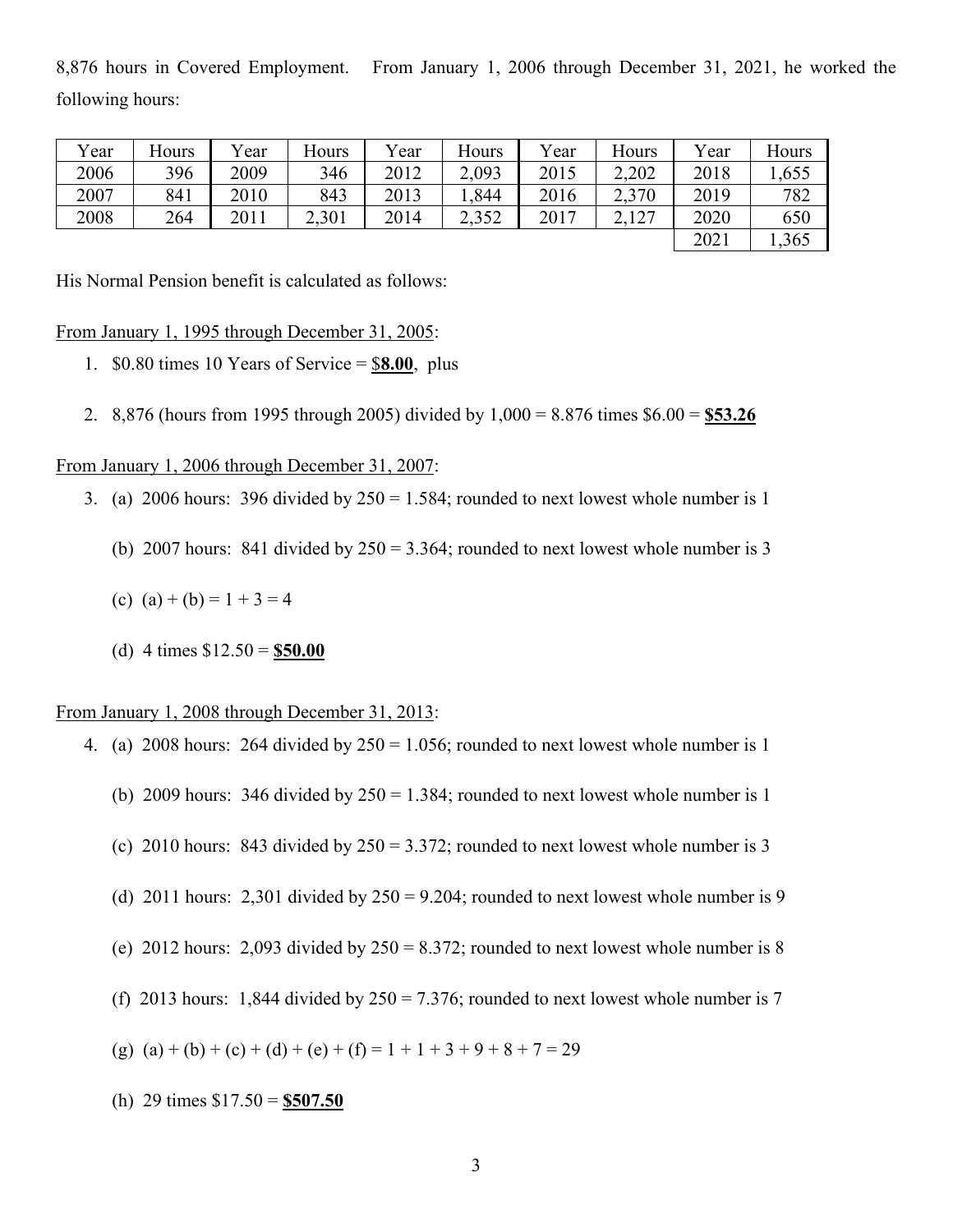#### From January 1, 2014 through December 31, 2017:

- 5. (a) 2014 hours: 2,352 divided by  $250 = 9.408$ ; rounded to next lowest whole number is 9
	- (b) 2015 hours:  $2,202$  divided by  $250 = 8.808$ ; rounded to next lowest whole number is 8
	- (c) 2016 hours: 2,370 divided by  $250 = 9.480$ ; rounded to next lowest whole number is 9
	- (d) 2017 hours: 2,127 divided by  $250 = 8.508$ ; rounded to next lowest whole number is 8
	- (e)  $(a) + (b) + (c) + (d) = 9 + 8 + 9 + 8 = 34$
	- (f) 34 times \$20.50 = **\$697.00**

## From January 1, 2018 through December 31, 2018:

- 6. (a) 2018 hours: 1,655 divided by  $100 = 16.550$ ; rounded to next lowest whole number is 16
	- (b) 16 times \$8.20 = **\$131.20**

#### From January 1, 2019 through December 31, 2020:

- 7. (a) 2019 hours: 782 divided by  $100 = 7.820$ ; rounded to next lowest whole number is 7 (b) 2020 hours: 650 divided by  $100 = 6.500$ ; rounded to next lowest whole number is 6 (c) (a) + (b) =  $7 + 6 = 13$ 
	- (d) 13 times \$10.00 = **\$130.00**

From January 1, 2021 through December 31, 2021:

- 8.(a) 2021 hours: 1,365 divided by 100 = 13.650; rounded to next lowest whole number is 13
	- (b) 13 times \$13.00 = **\$169.00**

The amount of the Normal Pension is equal to the sum of 1, 2, 3, 4, 5, 6, 7 and 8 above as follows: **\$8.00** + **\$53.26** + **\$50.00** + **\$507.50** + **\$697.00** + **\$131.20** + **\$130.00 + \$169.00** = \$1745.96

The amount of Pete's Normal Pension benefit is **\$1,745.96** per month. This benefit will be payable when Pete reaches age 65.

**For Tier II participants**, the amount of your monthly Normal Pension is calculated as follows

1. For the five-month period between August 1 and December 31, 2017, \$10.25 for each full 250 hours of Covered Employment in that period; plus,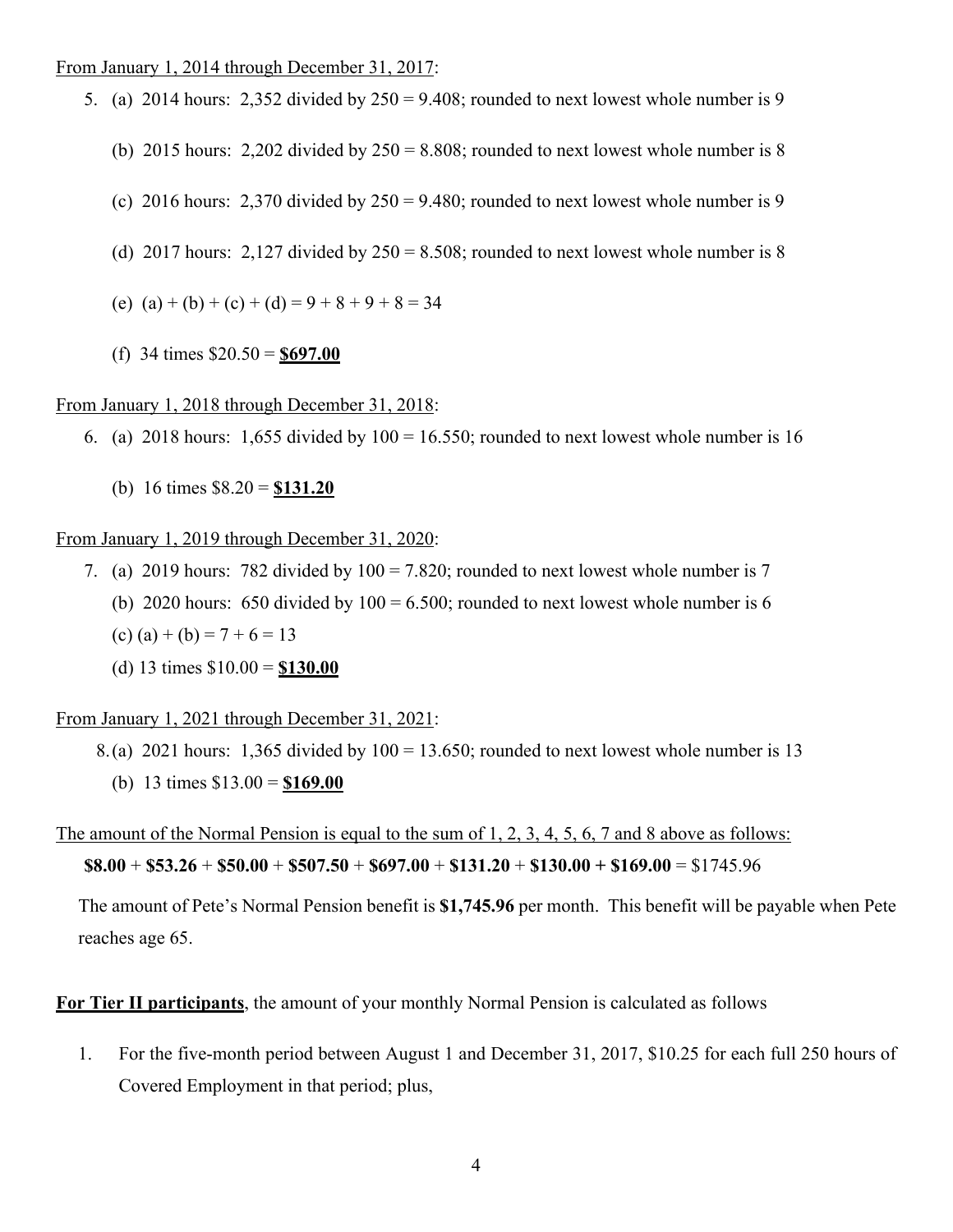- 2. For the Plan Year from January 1, 2018 through December 31, 2018, \$4.10 for each full 100 hours of Covered Employment in that year; plus,
- 3. For each Plan Year from January 1, 2019 through December 31, 2020, \$5.00 for each full 100 hours of Covered Employment in that year; plus,
- 4. For each Plan Year on or after January 1, 2021, \$6.50 for each full 100 hours of Covered Employment in that year.

The amount of your monthly Normal Pension will be equal to the total of 1 through 4 above.

# *For example:*

Pat is a **Tier II participant** and age 65. He was employed in 2017 for 500 hours, and for 1,000 hours for each of the four years 2018 through 2021. His Normal Pension benefit is calculated as follows:

From January 1, 2014 through December 31, 2017:

1. 500 hours divided by 250 = 2; 2 times \$10.25 = **\$20.50**

From January 1, 2018 through December 31, 2018:

2. 1,000 hours divided by 100 = 10; 10 times \$4.10 = **\$41.00**

From January 1, 2019 through December 31, 2020:

3. For 2019: 1,000 hours divided by 100 = 10; 10 times \$5.00 = **\$50.00**

For 2020: 1,000 hours divided by 100 = 10; 10 times \$5.00 = **\$50.00**

 $$50.00 + $50.00 = $100.00$ 

From January 1, 2021 through December 31, 2021:

4. 1,000 hours divided by 100 = 10; 10 times \$6.50 = **\$65.00**

The amount of the Normal Pension is equal to the sum of 1 through 4 above as follows:

$$
\$20.50 + \$41.00 + \$100.00 + \$65.00 = \underline{\$226.50}
$$

The amount of Pat's Normal Pension benefit is **\$226.50** per month. This benefit will be payable when Pat reaches age 65.

\* \* \*